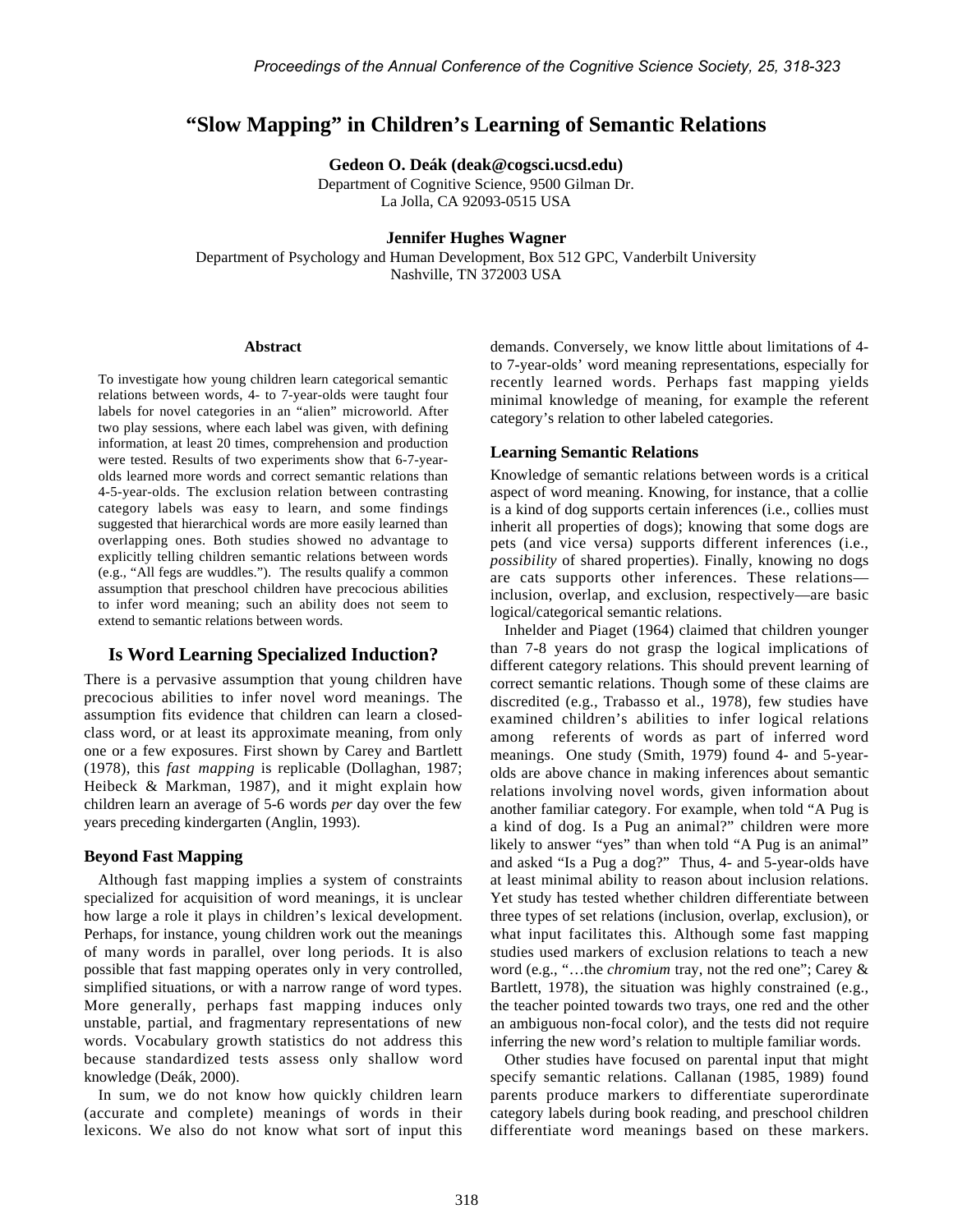However, the learning effects were small. Finally, no study has assessed children's ability to differentiate inclusion from overlap relations.

#### **Questions addressed:**

**1. Can children "fast map" semantic relations between new words?** Children were taught novel words for categories of novel creatures in a microworld**.** Some words referred to biological categories (akin to species or genus, or perhaps gender, types); others referred to occupational or vocational categories. Deák and Maratsos (1998) showed that 3- and 4-year-old children almost perfectly accurately answer questions about a referent of *familiar* biological and vocational categories that are inclusive or overlapping: for example, they can affirm that a character described in a 1 minute vignette is, for instance, simultaneously a "woman," "person," "mother," and "doctor." Such categories not only represent critical set relations (inclusion vs. overlap), but socially and biologically important categories. How do children learn these semantic relations? Is it in the process of forming initial mappings of novel word meanings?

**2. Are some semantic relations easier to learn than others?** By 4 or 5 years, children are sensitive to property inheritance in inclusion relations, at least in some tasks. However, they might not distinguish inclusion from overlap relations (e.g., "dog" and "pet"). Because young children have trouble discriminating possibility from necessity (Piéraut-Bonniec, 1980), they might misconceive overlap relations, which are based on possible co-extension. Conversely, studies of children's *mutual exclusivity* bias (Merriman & Bowman, 1989) suggest exclusion relations are easier to learn because children's "default" assumption is that words' extensions do not overlap.

**3. Does explicit input matter?** Studies show that parents provide contextual cues to help children learn novel word meanings (Gelman et al., 1998). We tested whether explicit markers of inclusion ("All *X*s are *Y*s") and exclusion ("*X*s are *not Y*s") help children learn appropriate semantic relations, more than information about semantic relations that must be inferred from ostension and definitions.

**4. Developmental changes**: In order to assess whether preschool children are especially skilled at inductive inferences about word meanings, we compared younger (4 and 5-year-old) and older (6- and 7-year-old) children.

### **Experiment 1**

We introduced children to an appealing microworld of "alien" creatures (i.e., cute, painted clay model animates) in a landscape with unusual buildings and structures (described below). During two training sessions, the experimenter named each category repeatedly, and gave information about defining features (Mervis, Johnson, & Mervis, 1994). Care was taken during training not to label any particular exemplars with two words, so we could later test the children's ability to infer the co-extension of two or more related (non-exclusive) category labels to the same exemplars. A specific question was whether children can

infer the overlap of biological and occupational categories, in distinction from the hierarchical inclusion relation between some biological categories.

## **Method**

**Participants.** 48 children aged 48-86 months participated: 38 4-5-year-olds (mean  $=$  59 months, range 48-71) and 10 6-7-year-olds (mean  $= 82$  months, range 77-86). Children were recruited from schools in Nashville, TN, and were primarily white and middle-class.

**Materials**. Children were tested in a 3  $ft<sup>2</sup>$  U-shaped diorama (plywood covered with Astroturf) equipped with oddshaped buildings, a "construction area" stocked with building materials (e.g., brick-like blocks) and an "animal pen" with alien clay quadrupeds (i.e., livestock).

Referents were four categories of molded "alien" creatures, constructed as two basic-level categories from each of two orders or classes (i.e., bipeds and lizard-like kinds). Each biological category was defined by four features that differentiated its members from the contrasting basic-level kind (e.g., skin color, eye placement, tail, and arm thickness). Similarly, the superordinate classes were differentiated by four defining features (i.e., orientation, number of eyes, leg type, color spectrum region). At least 10 distinct exemplars of each category were constructed.

Creatures could be outfitted and placed in structures indicate their membership in an occupational "basic-level" category within one of two "industries": construction and animal husbandry. The basic-level occupational kinds were defined by uniform color, "patient" (e.g., large vs. small herd animals), location (pen 1 or 2), and activity (e.g., washing vs. feeding animals). The higher-order industry categories also were defined by four features.

Children learned four category labels. Basic-level biological kinds were assigned monosyllabic nonsense words (e.g., "feg"), superordinate categories were bisyllabic ("wuddle"), and occupation categories terminated in the agentive *–er* ("cragger"). The words therefore provided some phonological and morphological cues to meaning. Otherwise, words were randomly assigned to categories.

**Design**. Each child was assigned to one of four conditions. One was defined by category relations: half of children learned words that were inclusive, including one basic-level and one superordinate biological category label, and one basic-level and one superordinate occupation label. Between any biological and any occupation category label was an overlap relation. The other group learned words that were exclusive or overlapping, including two basic-level biological kind labels, and two basic-level occupational kind labels. Thus, both groups could infer overlap relations between biological and occupational labels, but only the former group could (correctly) infer inclusion relations within a domain.

Within each group, half of the children heard *explicit* input about the inclusion or exclusion relation (e.g., "All fegs are wuddles" or "A feg can't be a blib").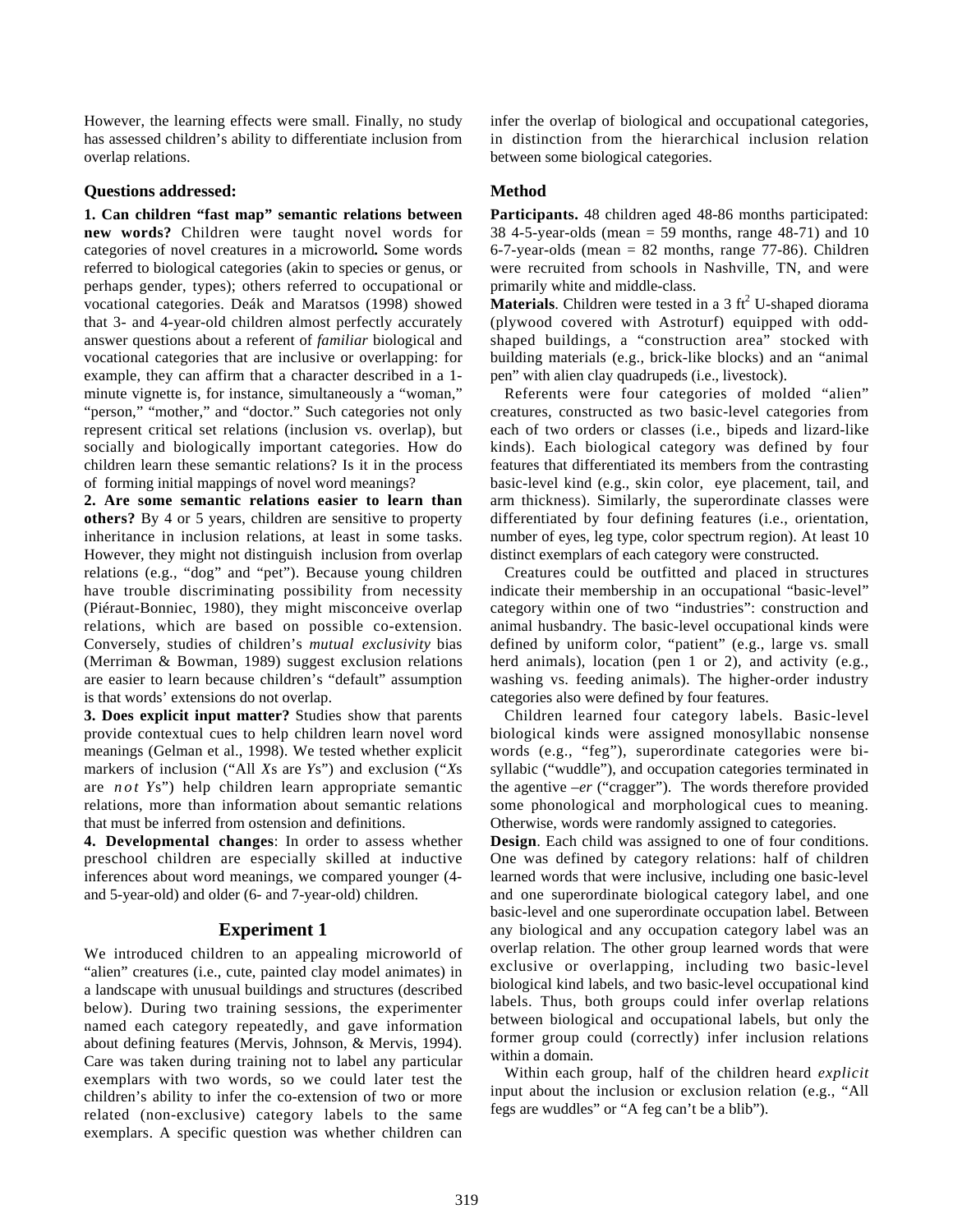**Procedure**. All children participated in two sessions (1-2 days apart). During the first (training) session, children were taught each word on two prototypical exemplars. The exemplars were unique for each word. The experimenter said the word, six times per exemplar, while unambiguously indicating the exemplar. The experimenter ensured that the child was attentive to the object before saying the word.<sup>1</sup> While presenting each word, the experimenter described two defining features (chosen from the four), for instance, "It is a blib because it has a tail, and it is green." After all four words were presented, the experimenter reviewed all four words, and encouraged the child to repeat each word so that failure to produce the word at testing could not be attributed to articulation difficulty.

In the second (reminder) session, children were shown two new exemplars of each category, reminded of the words and definitions, and encouraged to produce each word (with feedback). During the reminder session children heard each word in an ostensive context, paired with defining information, nine times. Thus, before testing began, children heard at least 21 tokens of each word, paired with descriptions of defining features.

Children in the *explicit input* condition heard inclusion or exclusion statements about word pairs during training.

*Production Test:* Immediately after the reminder session, children were shown 5 new exemplars, with features of 1, 2, or 4 named categories (in the exclusion/overlap condition an exemplar could belong to a maximum of two categories, whereas in the inclusion/overlap condition it could belong to all four). Children were asked to teach the words to a puppet, to encourage them to produce the labels. After the child produced a correct word, the experimenter gave positive feedback, to maintain task motivation. The experimenter also used semantic contrast, if possible, to elicit multiple labels (see Deák & Maratsos, 1998).

*Comprehension Test:* After the production test, children saw novel exemplars of each category, including both typical and atypical exemplars of named and unnamed categories. This tested children's discriminative knowledge of each word's referential meaning, and how broadly they would generalize it. Children were asked to show the puppet "…all the fegs, but *only* the fegs." The experimenter also pointed to each exemplar and asked whether it was an member of the labeled class (e.g., "Is this a feg, or not?").

To adequately test production and comprehension of occupation category words, exemplars were outfitted with uniforms and accoutrements, and placed in the appropriate place in the diorama.

#### **Results**

**Production.** Number of words correctly produced in the test (range  $= 0-4$ ) were submitted to an ANOVA with age (younger vs. older children) and condition (inclusion/ overlap vs. exclusion/overlap) between subjects. The age effect was significant,  $F(1, 44) = 13.5$ ,  $p < .002$ : 6-7-yearolds correctly produced  $M = 3.0$  (*SD* = 0.7) words, whereas 4-5-year-olds produced only  $M = 1.5$  ( $SD = 1.2$ ). Neither condition,  $F(1, 44) < 1$ , nor its interaction with age,  $F(1, 44)$  $= 1.2$ , was significant.

A separate *t*-test showed no effect of explicit statements of category relations,  $t(46) < 1$ , with means of 2.1 (*SD* = 1.4) and 1.7 (1.2) in the explicit and implicit conditions, respectively. Closer inspection revealed no benefit of explicit statements even in older children.

A central question is whether, and how often, children who produced at least two non-exclusive words extended them to referents with defining features of both categories (i.e., *co-extension*). Children in the inclusion/overlap condition could co-extend hierarchically related biological terms (analogous to "dog" and "canine") or occupation terms (analogous to "doctor" and "health care provider") as well as overlapping words from both domains (akin to "fish" and "pet"). However, 14 of 24 children in this group co-extended words for only 0 or 1 exemplar. The remaining children co-extended words for 3 to 9 exemplars. Though older children tended to co-extend more words pairs than younger children did (means = 1.9 vs. 3.4, *SD*s = 2.9 and 3.6), the difference was not statistically reliable. There was (predictably) less co-extension in the exclusion/overlap group, but of the 6 children who produced at least three words (thus ensuring some opportunities for correct coextension), 5 co-extended words for only 1-2 exemplars.

For a more contextualized analysis, we compared the number of observed instances of co-extension with the number of expected instances, for each child, based on the words the child produced for any object. For instance, if a child might have co-extended two words (because she produced the words correctly at other times), but did not do so when appropriate, this would increase the negative observed-expected difference. Thus, negative scores indicate failure to appropriately co-extend available words. For children in the inclusion/overlap condition, separate observed-expected difference scores were calculated for inclusive word pairs and for overlapping word pairs. *T*-tests showed that the difference for inclusion pairs (*M* = .01, *SD*  $= .04$ ) was not different than zero,  $t(23) = 1.3$ , *ns*. However, the difference for overlapping words  $(M = -.05, SD = .06)$ was significant,  $t(49) = 5.6$ ,  $p < .001$ , indicating that children failed to co-extend overlapping words even when they had produced both words.

**Comprehension.** The numbers of words on which children showed receptive knowledge were compared by ANOVA, with age (younger vs. older) and condition (inclusion/ overlap vs. exclusion/overlap) between-subjects. Again, older children understood more words  $(M = 2.4, SD = 1.3)$ than younger children  $(M = 1.2, SD = 1.1)$ ,  $F(1, 44) = 9.7$ , *p* < .005. In contrast to production data, there was a significant advantage of the exclusion/overlap condition (*M*  $= 1.9$ , *SD* = 1/2) over the inclusion/overlap condition (*M* = 1.0,  $SD = 1.1$ ),  $F(1, 44) = 7.4$ ,  $p < .01$ .

<sup>&</sup>lt;sup>1</sup> Videotapes of a randomly chosen subset ( $n = 8$ ) were examined to verify that children attended to the exemplar while the experimenter labeled it; this was true in  $M = 95\%$  of coded trials.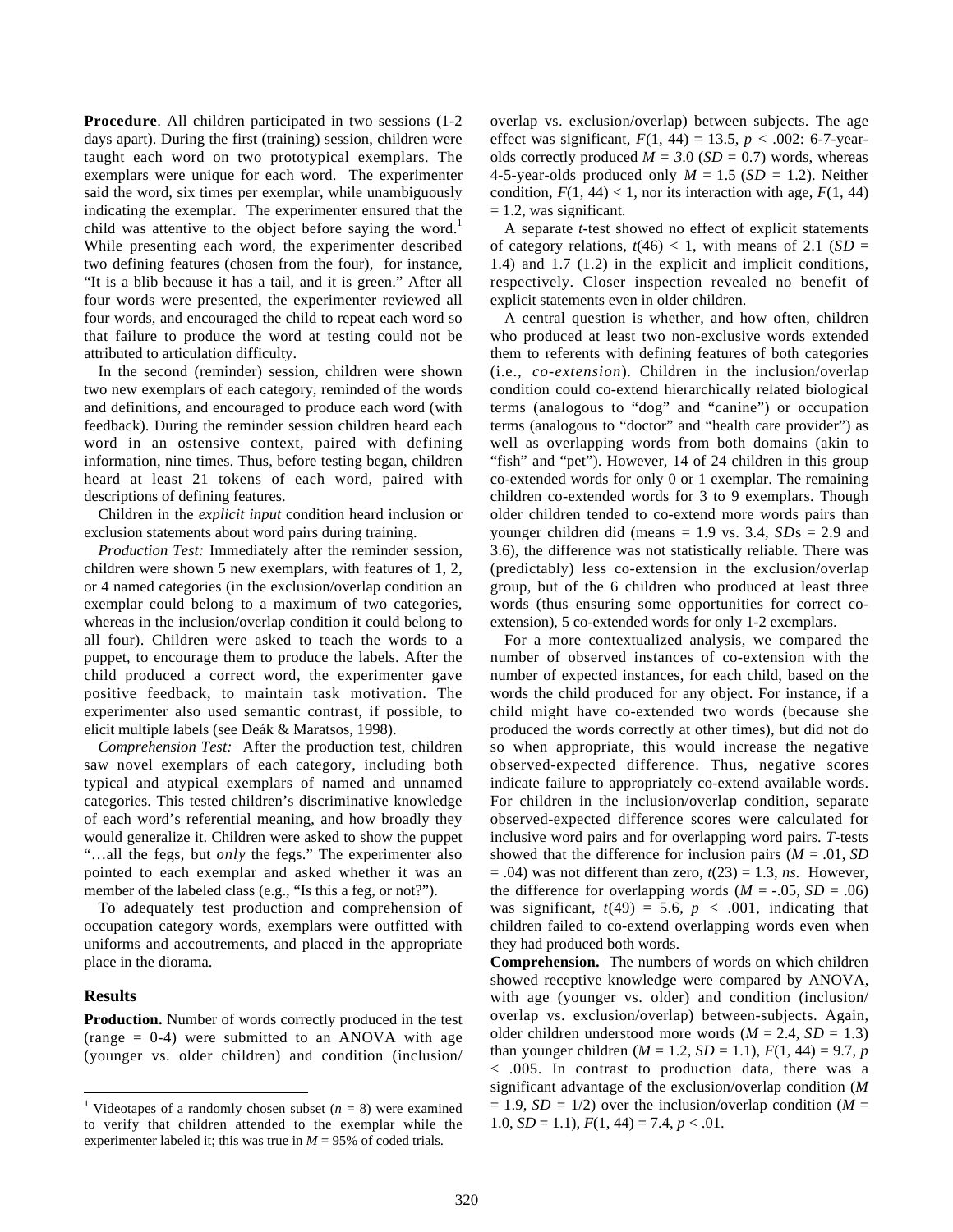Again, however, there was no effect of explicit statements about category relations,  $t(46) < 1$ , *ns*.

The critical question is whether children understood relation between words, and whether this depended on age or type of relation. To assess this, we classified children by whether or not they showed evidence in the comprehension test of having learned the relation between word pairs (e.g., for a hierarchically related pair, selecting a subset of the referents chosen for the superordinate term, when invited to find all examples of the basic-level term). For biological words (inclusive or exclusive), 22 of the 48 children showed understanding of the correct semantic relation; for occupational terms only 6 children did, and only 9 children seemed to represent the overlap between biological and occupational word pairs. Thus, biological kind words seemed privileged, but the effect is mediated by age. For each type of semantic relation, 40-60% of 6-7-year-olds showed comprehension of at least one representative word pair. Among 4-5-year-olds, however, 42% showed comprehension of the biological word pair, but only 5% and 11% showed comprehension of the other pair types (occuptational-occupational and biological-occupational).

#### **Discussion**

The first experiment suggests specific limitations of children's fast mapping ability. We presented novel words (discrete, pronounceable mono- or bi-syllabic English nonwords) more than 20 times over two sessions, while unambiguously indicating the referent object. Children were oriented to the task and stimuli. Nonetheless, immediately after training, 4- and 5-year-olds showed productive competence over only 1 or 2 words. The problem was not ambiguity of the referent set, because children were trained on at least four discriminable but prototypical exemplars of each category, and two defining features of each category were described during training. Also, articulation or motor production problems were not indicated, because children had practiced production of each word. Older children performed somewhat better, showing productive competence over 2-4 words. More importantly, older children co-extended words more frequently than younger children. This trend called for replication with a larger sample (Experiment 2). Overall, the production data do not indicate that children readily co-extended words: only six of the 17 younger children who produced two or more words co-extended any two words to more than one referent. By comparison, half of older children co-extended two or more words to several referents.

Children's comprehension showed a similar trend. Older children showed receptive knowledge of twice as many words (2 or 3) as younger children (0 to 2). Also, more older children understood the relation between the two occupation category words, and between some biological-occupational word pairs. Perhaps younger children simply do not understand occupational categories or labels. There is evidence, however, that by 6 years or younger, most children understand some occupational category terms and

can co-extend them with familiar biological or kinship kinds (Deák & Maratsos, 1998; Watson & Fischer, 1980).

The data do not provide a simple answer to whether children more readily induce inclusive than overlapping semantic relations. Specifically, children's production showed no difference between the inclusion and the exclusion/overlap condition (but a slight trend in favor of the former), whereas comprehension significantly favored the group that learned exclusive basic-level terms but no hierarchically related word pairs. One interpretation is that referential meanings of mutually exclusive novel words are learned somewhat faster than meanings of words with more complex semantic relations. This is consistent with other recent findings (Deák, 2001). Another interpretation, however, is that the overlap/exclusion condition benefited from a basic-level advantage in all words.

A final question is whether explicit input about semantic relations helps children learn correct semantic relations. Surprisingly, no such evidence was seen in either production or comprehension. Perhaps, however, the form of explicit input was not easy for children to process. For this reason, this factor was tested again in Experiment 2.

### **Experiment 2**

The paradigm in Experiment 1 was extended and modified to further address the questions outlined in the introduction. First, we recruited a sufficiently large sample of 6-7-yearolds to satisfactorily answer questions about age differences. Second, the training and reminder sessions were made more play-like by encouraging children to engage in pretense scenarios with the stimuli, and by presenting the words during more natural conversation. These changes addressed concerns about both children's motivation and ecological validity. Third, to eliminate some possible artifacts (e.g., motivation; pronunciation problems) from production test data, children were reinforced for producing words in training. Fourth, a possible ambiguity in Experiment 1 is that occupational kinds were taught on sets of aliens that were dissimilar from the biological kinds. This was done to assess whether children could infer, without direct input, potential for overlap between occupational and biological categories. Unfortunately, this might have encouraged children to infer that the occupational roles were restricted to different, unnamed biological kinds, and exclusive from the named biological kinds. In the revised procedure, we taught occupation categories on a wider range of biological kinds. Finally, minor improvements were made in stimuli and test procedures.

### **Method**

**Participants.** 48 4- to 7-year-old children participated: 24 4-5-year-olds (mean age  $= 60$  months, range 50-71) and 24 6-7-year-olds (mean  $= 83$  months, range 76-95). Children were recruited and tested at private schools in Nashville, TN, and were primarily white and middle-class.

**Materials**. The materials from Experiment 1, with slight modifications, were used.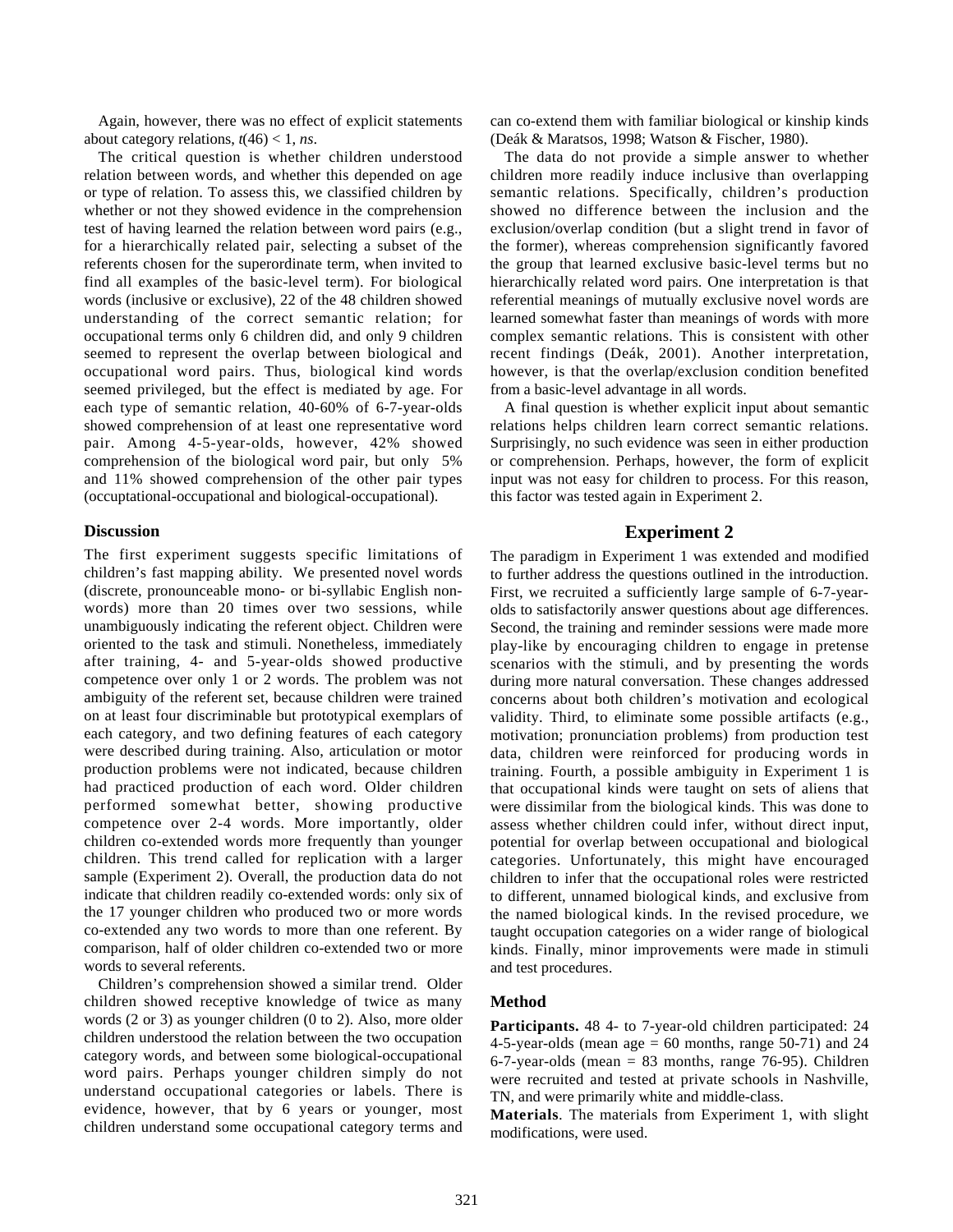**Design**. Each child was randomly assigned to one of four conditions, as in Experiment 1: children learned either *inclusive and overlapping* words, or *exclusive and overlapping* (i.e., basic-level) words. Half of each of these conditions were given *explicit* statements about category relations; they other half had to infer these relations from *implicit* evidence.

**Procedure**. All children completed a training session and, 2-3 days later, a reminder and testing session. Children were taught the words on unique prototypical exemplars. However, after initial presentation of exemplars and words, the experimenter suggested pretense scenarios to children, and more generally encouraged pretend play with the stimuli. During play, the experimenter asked question and made statements to elicit labels from the child. An assistant monitored the number of times the experimenter presented each word and definition, and prompted additional repetitions if necessary. During the first session children heard each word used by ostension for training exemplars, and heard defining features mentioned, 20 times. They heard the words 8 more times during the reminder session. Thus, children heard 28 uses per word, in clear contexts and with simple definitions, before the tests.

Explicit semantic relation input was altered slightly. Inclusion relations were explained with "kind of" constructions (e.g., "A feg is a kind of wuddle"), which parents use during picture book reading (Callanan, 1985; Gelman et al., 1998).

The experimenter encouraged children to produce the words, but used more natural play discourse contexts (e.g., asking the child "*Which* one do you want? Who should come to the buildings?"). To increase motivation and elicit pre-test production from all children, a colorful sticker was awarded for each production during training.

Production and comprehension tests were similar to Experiment 1.

#### **Results**

**Production.** Number of correct words was submitted to an ANOVA, with age and condition (inclusion/overlap vs. exclusion/overlap) between subjects. The age effect was significant,  $F(1, 44) = 13.9, p < .001$ : 6-7-year-olds produced  $M = 3.2$  (*SD* = 1.0) words, and 4-5-year-olds produced  $M = 1.8$  (*SD* = 1.4). Neither the condition effect,  $F(1, 44) < 1$ , nor the age-by-condition interaction,  $F(1, 44)$  $= 0$ , was significant.

Given the apparent different in acquisition of biological and occupation words in Experiment 1, we compared the number of words produced in each domain. Children produced  $M = 1.4$  biological kind words ( $SD = 0.8$ ) and  $M =$ 1.1 (0.8) occupation words, a significant difference,  $t(47)$  = 3.0,  $p < .01$ . The age difference was significant (at  $p < .01$  in post-hoc tests) for both biological and occupation words.

There was no effect of explicit statements of category relations on production of biological, occupational, or total words, each  $t(46) < 1$ .

A critical question is whether children produced correct co-extensions in production. In the inclusion overlap group, 13 of 24 children (54%) labeled at least one test exemplar with two hierarchically related words. There was no difference in proportions between age groups,  $\chi^2$  (1, *N* = 24) < 1. However, the incidence of overlap co-extension (i.e., naming an exemplar with both a biological and occupational word) did increase with age,  $\chi^2$  (1, *N* = 48) = 8.4, *p* < .005. Only 8 of 24 younger children co-extended overlapping words (33%), compared to 18 of 24 (75%) older children.

**Comprehension**. Initial analyses concern whether or not children inferred the correct relation (inclusion or exclusion) between the two biological words or between two occupation words. In the inclusion condition, each child had two opportunities to infer an inclusion relation. Summed across ages, then, there were a total of 48 possible opportunities to infer this relation. Of these, children inferred only 8 inclusion relation, in addition to 16 inferred exclusion relations, 9 overlap relations, 8 synonymy relations, and 7 indeterminate relations. Surprisingly, there were no apparent age differences in accuracy. Thus, children seldom showed, by selecting a superset of basiclevel referents for the superordinate term, correct induction of an inclusion relation. Rather, they seemed to infer a wide range of relations between hierarchical words.

The other group, which should have inferred exclusion relations between same-domain word pairs, showed much greater accuracy and less variability. Out of a total of 48 cases, these children inferred 2 cases (each) indeterminate and synonymous relations, 1 (each) inclusion and overlap relations, and 42 exclusion relations. This is consistent with the claim that children initially assume that referents of novel words are mutually exclusive (Markman, 1994).

#### **Discussion**

The results largely confirm conclusions from the first Experiment, despite a number of procedural changes and increased size of the older sample. Despite clear and extensive input about novel words and their definitions, children infrequently showed evidence of learning hierarchically related word pairs. In production, they rarely co-extended overlapping (biological-occupational) word pairs. In contrast, most children showed comprehension of exclusive within-domain word pairs, indicating that they readily learn contrasting basic-level kind labels.

Production improved significantly with age, for both biological and occupational words, and in co-extension of overlapping word pairs. The analyses so far do not show age-related improvement in receptive competence.

As in Experiment 1, there was no positive effect on learning of providing explicit input about semantic relations between words, even when the form of this input was based on parents' input.

## **General Discussion**

These data provide partial answers to the initial questions. First, fast mapping does not provide accurate inferences